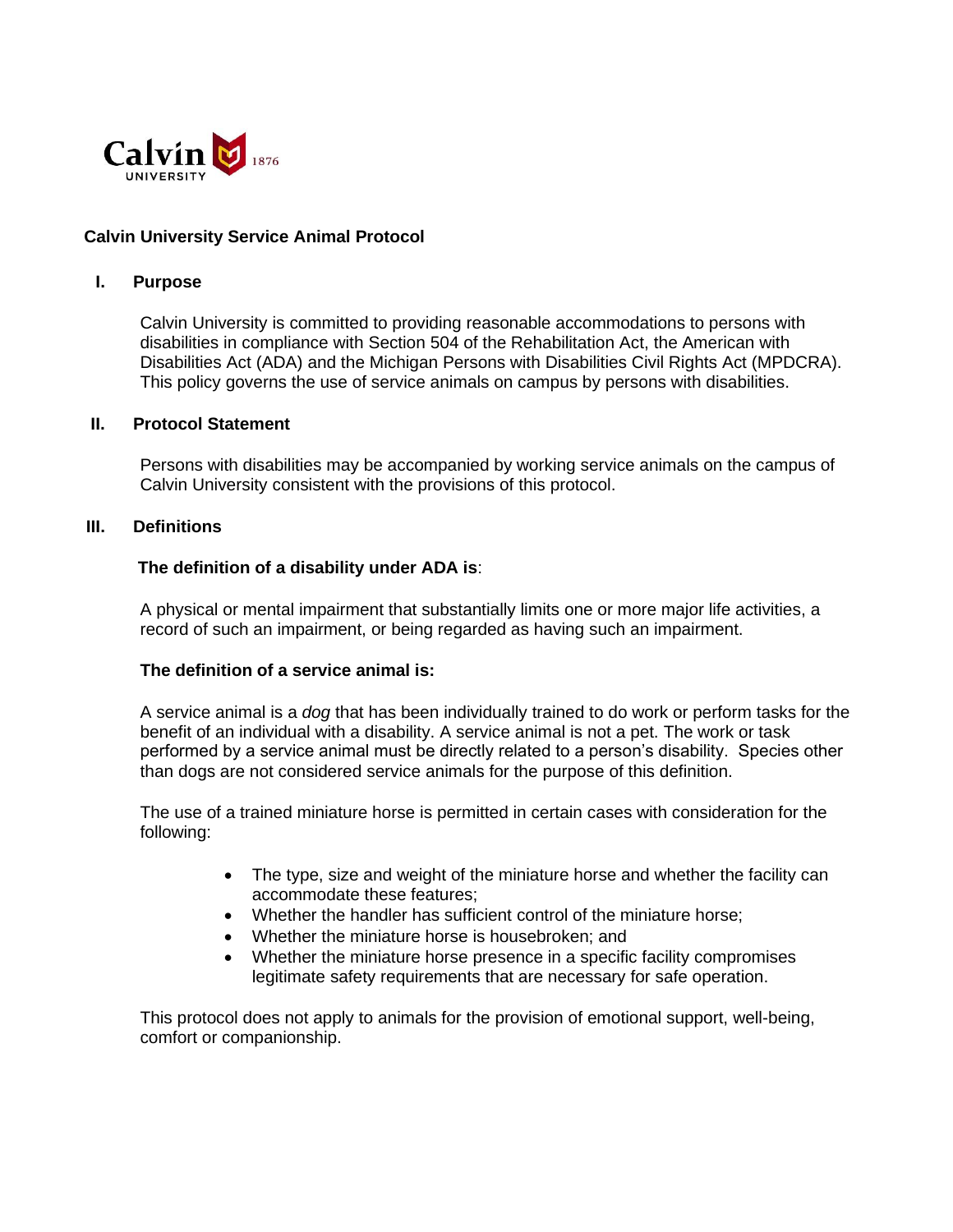## **IV. Clarifying Animal Status**

Service animals are permitted in all public facilities on campus in accordance with this protocol. Calvin College employees should not question an individual about an accompanying service animal if the individual's disability is readily apparent and the function of the accompanying animal is clear.

In the unusual circumstance when an inquiry must be made to determine if an animal is a service animal, a university employee may only ask two questions:

- Is the animal required because of a disability?
- What work or task is the animal trained to perform?

Questions about the individual's disability shall not be asked. Although a service animal may sometimes be identified by an identification card, harness, cape or backpack, such identifiers are not required and should not be requested or demanded for any service animal on campus.

#### **V. Students and Visitors**

A student with a disability who wishes to utilize a service animal is encouraged to meet with a Disability Coordinator in order to access resources, information and advocacy around a range of disability-related dynamics, including service animals, in addition to reviewing the standards of care for animals on campus. If a student wishes to use any disability-related accommodations, please contact a Disability Coordinator in the Center for Student Success at 616-526-6155.

### **VI. Requirements for Service Animals**

The individual using the service animal must maintain control of the animal at all times and is responsible for the cost, care, cleanliness, licensure, vaccination and supervision of the animal. They are financially responsible for property damage caused by his or her service animal.

Service animals may not be fed using food from the dining halls.

The individual using the animal's service is responsible for ensuring the immediate cleanup and proper disposal of animal waste. Calvin's Physical Plant and Housing staff may designate animal toileting areas. Standards of care for a service animal can be reviewed with a Disability Coordinator.

# **VII. Restricted Areas**

Calvin University may prohibit the use of service animals in certain locations due to health or safety restrictions, where service animals may be in danger, or where their use may compromise the integrity of research. Examples may include but are not limited to research labs and food preparation areas.

#### **VIII. Removal of a Service Animal**